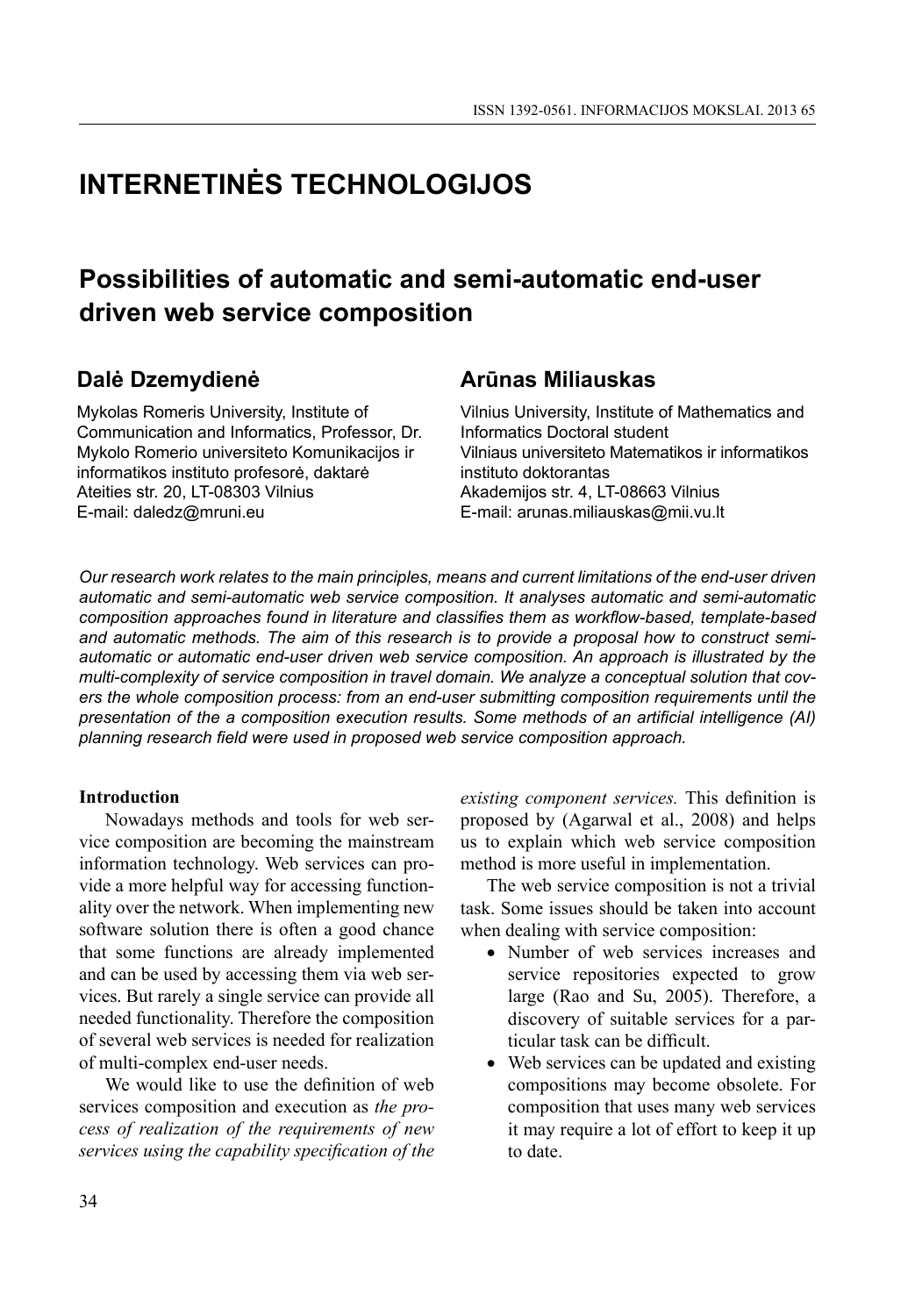- Services are developed by different organizations, based on different conceptual models. Even for a software developer it can be a difficult task that often leads to many errors or takes a long time to understand the concrete meaning of data in different services.
- Current web services description languages like Web Services Description Language (WSDL) describe only syntax (not semantics) (Akkiraju et al., 2005). Therefore, a manual work is required for a discovery, invocation, and composition of these services.

All the mentioned issues show that web service composition is based on current technologies, architectures, languages, protocols targeted to software developer and is time-consuming, expensive, error prone and leads to very constrained solutions.

One of potential solutions tackling these problems is an automatic or semi-automatic service composition. A level of automation here may vary depending on level of involvement of the software engineers or end users in this process. Here by a semi-automatic service composition we mean that an end-user has to select abstract process and most relevant and suitable services are used from the proposed list of compatible services. Those services are discovered automatically, and a user is not concerned about data mapping or integration. In full automation scenarios composite process is synthesized and services selected based on user goal and service descriptions, without any user intervention.

The aim of this research is analyze possibilities and provide brief description of current trends, activities, issues and problems in automatic, semi-automatic web service composition. The review is presented by comparing main characteristics of different web service composition approaches. We provide classification of these approaches, identifying and selecting some methods which are most suitable and promising for semi-automatic end-user driven web service composition. An approach is illustrated by an example useful in travel domain

and shows the end-user driven automatic web service composition possibilities. As a result the conceptual solution of system architecture for semi-automatic web service composition is proposed.

## **Possibilities of automatic and semiautomatic web service composition**

The idea of automatic or semi-automatic web service composition is very promising. It was envisioned that Semantic Web movement could solve this problem because its goal is *"a web of data that can be processed directly and indirectly by machines"* (Berners-Lee, 2001). However, this idea was not realized to its full potential yet. This is shown by the statement created by one of the co-authors of this idea: *"This simple idea... remains largely unrealized."* (Shadbolt et al., 2006). Therefore a lot of research activities are carrying on and many research papers have been published for developing the automatic web service integration and composition possibilities.

The classification of automatic web service composition approaches is presented by (Kim et al., 2009; Rao and Su, 2005; Diagiampetri et al., 2007). Following some approaches, we can identify some commonalities and differences in the process of production of a service composite workflow:

- In workflow-based approaches the composite process is viewed as a workflow and presented as a directed acyclic graph. The process requires domain knowledge and developer involvement.
- In template-based approaches templates are predefined, created and an end-user can select one of them to create a workflow. User empowerment depends on template extensibility.
- In approaches based on AI planning it is a way to generate process automatically from problem specification. In most cases of AI planning implementations user domain knowledge and developer intervention are not required.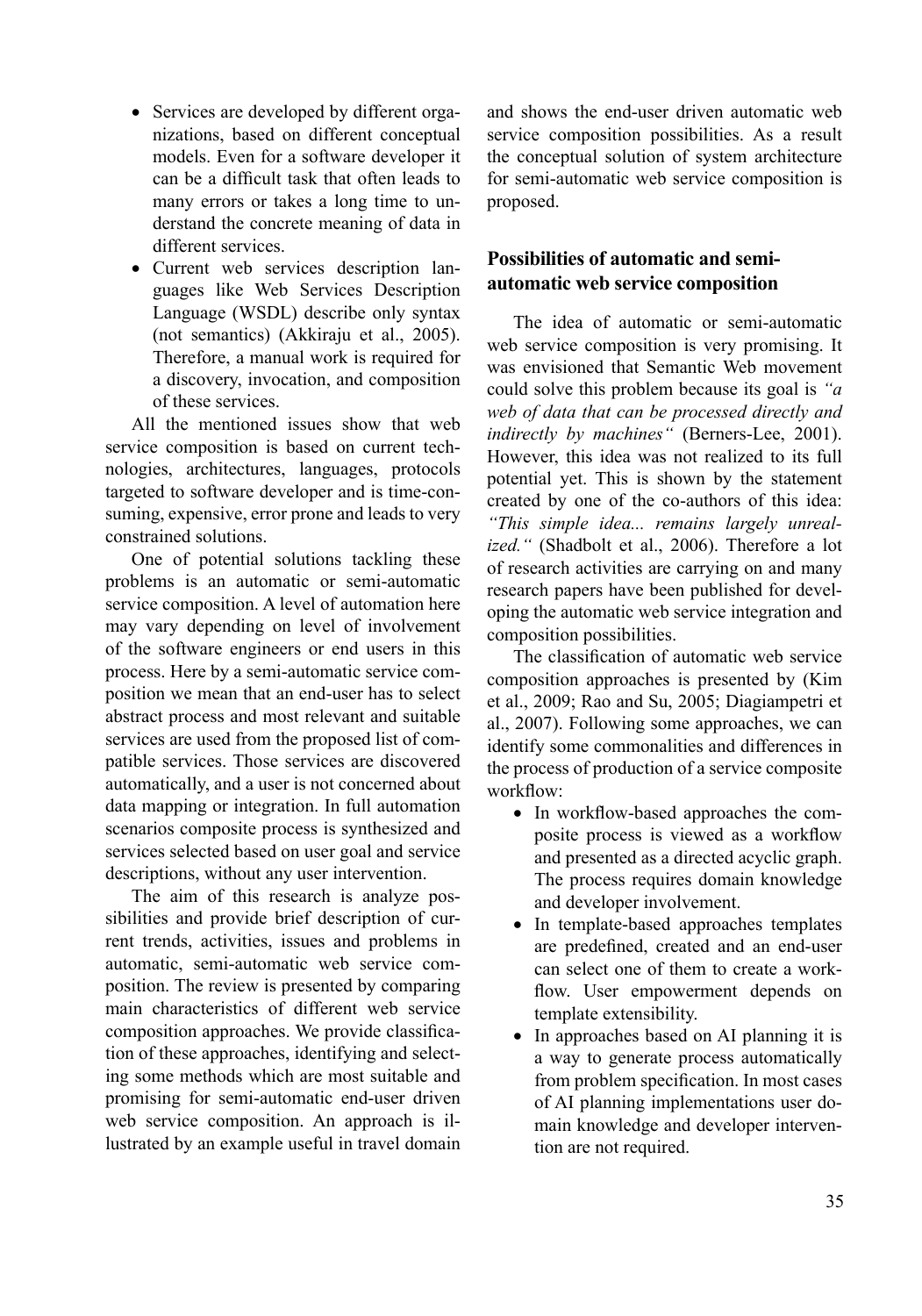Based on the classification proposed by (Rao and Su, 2005) we would like to classify service composition approaches by using slightly different groups of definitions and provide arguments for that.

In (Kim et al., 2009; Rao and Su, 2005) an attempt was made to define the process of automatic service composition. We select one defined in (Kim et al., 2009). It consists of the following phases:

- Specification phase: provide an easy way for a user to specify task goals, requirements and constraints without extensive domain knowledge;
- Planning phase: provide an automatic way to compose an abstract workflow based on the specification;
- Validation phase: provide techniques to ensure that the composite process realized via an abstract workflow satisfies the user's stated task goals;
- Discovery phase: provide a way to discover services that satisfy task specifications in the workflow;
- Execution with monitoring phase: provide a framework for monitoring executing service and provide automatic faulthandling mechanisms.

Automatic or semi-automatic composition can be classified according different dimensions. Here we analyze 3 groups of approaches based on methods how an end-user (without any programming background) is involved in the creation of a service composition workflow:

- Workflow-based: an end-user is responsible for creating a composition workflow.
- Template-based: an end-user doesn't create a workflow himself / herself, the most relevant template can be chosen to simplify composition.
- Automatic: a user provides high-level goals and based on that composition is synthesized.

In workflow-based approaches composition is seen as workflow (Casati et al., 2001). Therefore web services are composed by creating control and data flow among them. Workflow-based approaches split into two

groups (Rao and Su, 2005): static or dynamic workflow generation.

The difference between them lies on level of user involvement. In static approach the user creates an abstract process model and only web service selection and binding are done automatically. On the other hand, in the dynamic approach a process model and service selection are made automatically. Combined approaches are also mentioned.

One of the approaches discussed is templatebased service composition. Using this method, a workflow template is selected and it is bound to specific web services. Most papers promote this approach as the most practical one (Kim et al., 2009; Mehandjiev et al., 2010). One of the advantages of this approach is a compromise between flexibility, user empowerment and encapsulation of complexity that is crucial for a user without any programming background. Template-based approaches differ in level of abstraction of templates and languages used for template specification. Most common languages are OWL-S (Kim et al., 2009; Sirin et al., 2005), BPEL with WSDL (Geebelen et al., 2008; Jie et al*.*, 2008). In most cases languages are extended with special constructs to be suitable for template specification.

SOA4All project (2008-2011) aimed at integrating SOA with the Web 2.0 and Semantic Web (Domingue et al., 2009) and one of the addressed challenges was automated web service composition. The project research results are related to the topic of the template based composition (Mehandjiev et al., 2010; Lécué et al., 2010). Mehandjiev et al. (2010) proposes an approach of assisted service composition for end users. Successful compositions are saved into reusable templates where technical details are hidden from the user. Semantic technologies are used to hide service composition complexity such as control or data dependencies. The user is qualified to select a template from a list and choose a preferred service. Still we couldn't find information what language was used to specify a composition template. Another paper (Lécué et al., 2010) describes an approach where composition templates are generated from log files.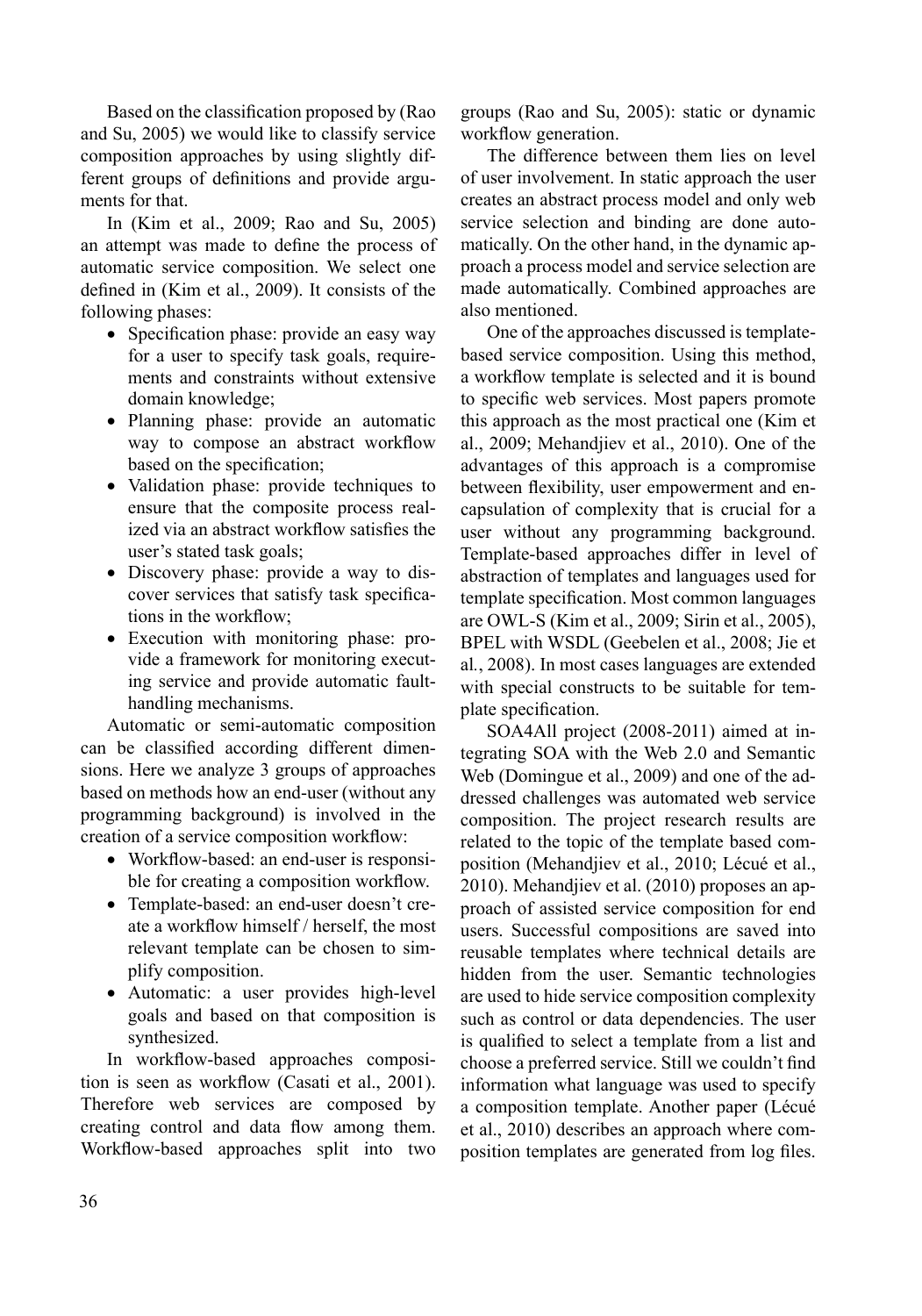A composition is synthesized from generated and already existing templates using a parametric design procedure with a blackboard based multi agent system and later is optimized by changing services to the most relevant ones. Again, no information regarding template format is provided.

Other approaches (Geebelen et al., 2008; Jie et al., 2008) modify BPEL with a special annotation to define templates. Geebelen et al. (2008) proposes a method where BPEL is rendered using a similar approach as dynamic web page content is generated and send to a browser. A model–view-controller (MVC) pattern with a ruby-on-rails framework is used. The template in this approach represents a view in this pattern and is BPEL with special dynamic annotations, and is created at a runtime the same way as HTML web page is created for a user. In another research (Jie et al., 2008) BPEL is extended with special tags for a template definition. In the template abstract services are marked with partner tags which during template instantiation are replaced with real web services definitions. In all BPEL based approaches template instantiation produces an executable BPEL workflow.

Another workflow template based approach is presented in a paper (Sirin et al., 2005). It adheres to an earlier work of (Sirin et al*.*, 2004) where a method of translation OWL-S process model to SHOP2 domain was presented. But in addition to the previous work, the following one (Sirin et al., 2005) explored possibilities of creating workflow templates and using them to create flexible compositions. OWL-S is seen as a specification language for these templates. It provides enough control flow elements like *Perform, Sequence, Choice, etc. for defining Composite\_Process* from lower grain components - atomic processes. But this is not enough for creating abstract workflows. Therefore OWL-S was extended with the new type of process – the so called *Abstract\_Process*. This *Abstract\_Process* is not bound to concrete web services and is used for an abstract template specification. This template is mapped to the Hierarchical Task Network (HTN) domain, where a non-primitive task represents an abstract activity. In the HTN planning (Ghallab et al., 2004) the tasks are decomposed by methods to subtasks (and these further) until all tasks are broken down to primitive tasks. HTN-DL is an extended HTN formalism and is used to compose a process from template definition.

A web service composition using Situation calculus was presented by McIlraith and Son  $(2002)$ . The situation calculus extends first order logic with actions and situations. Golog is a language built on top of situation calculus. It provides constructs (like sequences, nondeterministic choices, conditionals, loops) which enable defining a complex action and describing how they are comprised of primitive actions. Since originally Golog was created without information gathering – sensing actions, these types of actions are also added to this approach. User requirements are specified as preferences, defining which action is desired in a particular situation. A plan is synthesized using A\* planner originated from the Simple Breadth First Planner (Reiter, 2001).

#### **Automatic web service composition**

Under the automatic web service category fall approaches in which no pre-specified control flow exists, and a workflow is synthesized from user's goals, inputs outputs, pre-conditions and effects (IOPE) of individual services. Many papers (Kim et al., 2009, Rao and Su 2005) call these methods "AI planning" because in the majority of works AI planning methods are used to create compositions. But we see this definition ambiguous because some of template based composition approaches also use AI planning methods, for example, HTN (Sirin et al., 2005).

Here we accept AI planning definition provided by (Ghallab et al., 2004) where AI planning is defined as computational study of a deliberation process (planning process) that, aiming to achieve some pre-stated objectives, chooses and organizes actions by anticipating their outcomes. There is no statement that templates or any other predefined organization of actions cannot be used in AI planning. Therefore we do not refer to AI planning in our classification.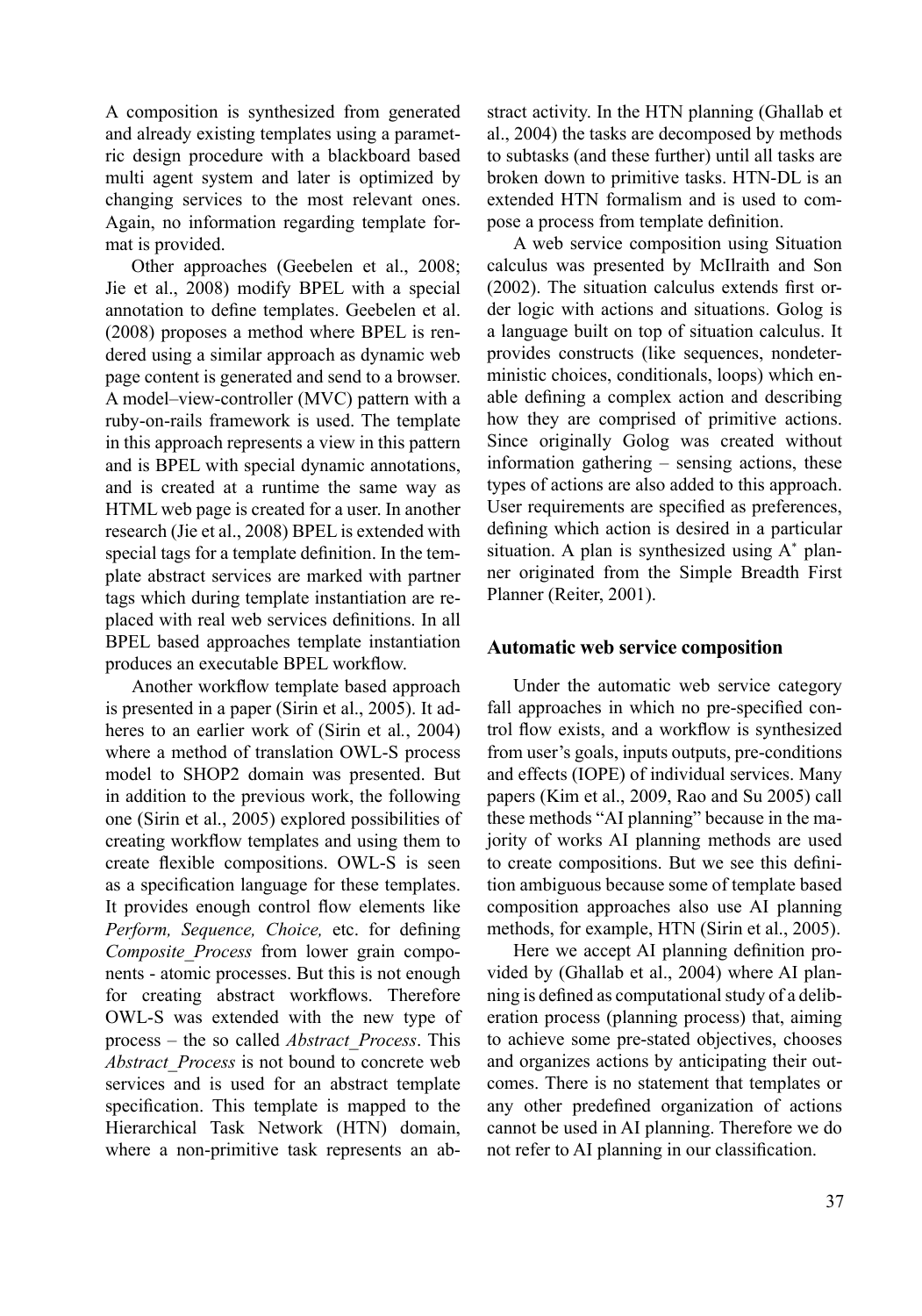Based on a paper (Digiampietri et al., 2007) we define automatic web service composition as a process where based on user provided goals the system automatically creates a composition that satisfies these goals.

Sirin et al*.* (2004) suggests using HTN planning for an automatic web service composition. The paper shows how OWL-S service descriptions can be transformed to SHOP2 domain. But for this approach OWL-S composite service definition must exists. Also, this method cannot handle OWL-S composite processes where Split, Split – Join constructs are used. This is due to the fact that SHOP2 planner cannot handle concurrency. Another constraint is that atomic processes in OWL-S must be either world altering or information providing service, but not both. The reason is that the method uses interleaved planning, where, during planning process, information-providing services are executed and world-altering services are simulated (based on input, output, preconditions and effects).

Another approach was presented by Pistore et al. (2005). Here composite service is synthesized from abstract BPEL4WS processes. These abstract BPEL4WS processes define an interaction protocol with component web services. Each of them is translated to a state transition system (STS). Then based on composition requirements new STS (for composite process) is generated which is automatically translated to a composite executable BPEL4WS program. Synthesis approach is based on symbol model checking and uses system MBP that is built on top of symbol model checker named NuSMV. Composition requirements are expressed in the EAGLE language. This method shows that it is possible to create composition having only composition requirements and a definition of abstract processes.

The automatic composition (when no additional information is used, apart from composition requirements, goals and IOPE is required from end-user) has the following benefits and advantages:

• Extreme flexibility is mentioned by (Svatek and Vacura, 2005).

• The only approach when predefined templates do not exist and end-user lacks domain knowledge (Kim et al., 2009).

Despite that, the following disadvantages of automatic web service composition have been reported:

- Unpredictable results if all conditions are not perfectly specified (Svatek and Vacura, 2005).
- Composition effort is estimated bigger than in template based approach due to higher search space (Agarwal et al., 2008). Therefore it is difficult to synthesize a correct composition and this approach is not trusted in real-world scenarios yet (Kim et al., 2009).
- Lack of user empowerment and interaction (Kim et al., 2009).

Here we argue that if knowledge about relations between tasks, goal and services exists then composition can be efficient as in a template-based scenario. Such functions can be provided by domain ontology. Ontology is specified by domain experts and by using it we can avoid software developer involvement and give more empowerment to an end-user.

## **An example of end-user driven composition in travel domain**

In order to illustrate the main features of user driven web service composition possibilities we provide an example. We choose a travel domain in which we would like to demonstrate multi complexity of web service composition requirements and then provide composition walkthrough. For instance, John, an end user, lives in Lithuania, and decides to have a leisure weekend in Paris. In order to arrange this travel himself he needs to:

- Select appropriate means of transport. That may include various types of transport, like:
	- $\circ$  finding plane tickets;
	- renting a car;
	- $\circ$  finding a bus to get from the airport.
- Choose potential points of interest (libraries, monuments, restaurants etc.).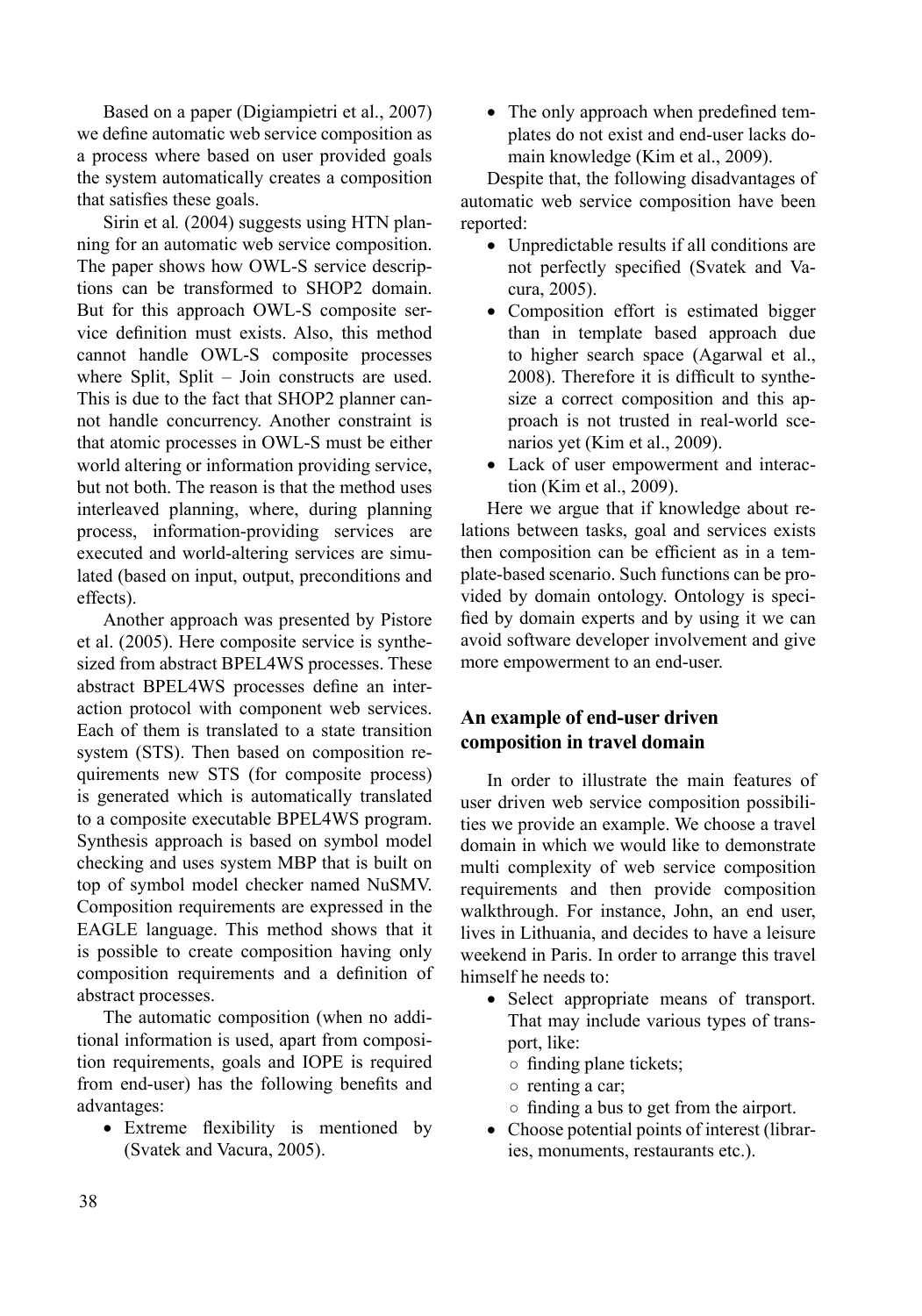• Find accommodation (a hotel, a hostel, a camping site, etc.). Accommodation type depends on the traveller's preferences and type of travel (group of students travelling across Europe will have different requirements than a business person going to arranged meeting).

All required activities can be accomplished by the user via internet, most likely all transport, accommodation service providers have web sites with all important information and all needed services can be booked and purchased online.

However, arranging this requires a lot of manual work: searching numbers of web sites for relevant information, purchasing the appropriate tickets at different web stores.

Some travel, accommodation, transport service providers created web services and the tasks currently performed by end user could potentially be accomplished by a software agent. However, these compositions are currently created by a software developer and are restricted to very simple scenarios (e. g., business travel).

Ability for the end user based on preferences, context to create a web service composition, execute it without any assistance of a software developer, is still a promising and yet unresolved issue. We provide our vision of the solution in the scenario walkthrough.

Based on arguments above, we select an automatic composition as the most relevant in provided scenario. We make an assumption that travel and accommodation service providers have created semantically annotated services. There are tools for this purpose like web service modeling ontology (WSMO) or ontology in web ontology language (OWL) for semantic web service specification (OWL-S). These specifications are included into domain ontology by domain experts.

Domain ontology is one of the main prerequisites for this approach. The planning and travel domain should be specified by domain experts.

Based on the arguments by Sirin et al*.* (2004) we select an HTN planning method and planner SHOP2 for web service composition.

### **Capturing the end-user travel requirements**

In order to create a composition an end-user must be able to submit composition requirements in a convenient way. Many papers support an idea providing requirements as goals, but few of them emphasize distinction between planning goals and composition high-level goals (Portchelvi et al., 2012). We agree that it would be impossible for an end-user without any software engineering knowledge and define a planning problem in an AI planner (e. g., SHOP2) understandable format.

In order to translate high end-user requirements to the planning problem we adhere to a Goal-Based Service Framework (GSF) proposed approach (da Silva Santos et al*.*, 2009). There should exist a travel domain specification (created by domain experts) based on Goal-Based Service Ontology (GSO). Domain specification supports an end-user goal, task decomposition and mapping tasks with services. Apart from domain concepts, the ontology may formally specify their relationships, dependencies, and example cases (Dzemydienė et al., 2011).

In our travel domain example we envision that an end-user does not provide all travel parameters, options, but rather provides a goal – this is based on a predefined travel template. Thus in our travel scenario John decides to have a leisure type weekend trip. He provides a goal – to have a leisure weekend trip, the type of trip that is achieved by fulfilling *Leisure* week*end\_trip\_task* – the structure of which is defined by *Leisure\_weekend\_trip\_pattern*. That means the trip will have same structure (stop points, transport types, accommodation etc.) as defined in the leisure weekend trip pattern.

Houda et al. (2010) provides public transportation ontology for the travel domain and defines journey patterns, like *Leisure journey pattern*. Using a similar approach we argue that there should exist similar patterns for a trip, like *Leisure\_trip\_pattern, Leisure\_weekend\_trip\_ pattern* (the one that is chosen by John in our example) or *Business\_trip\_pattern*.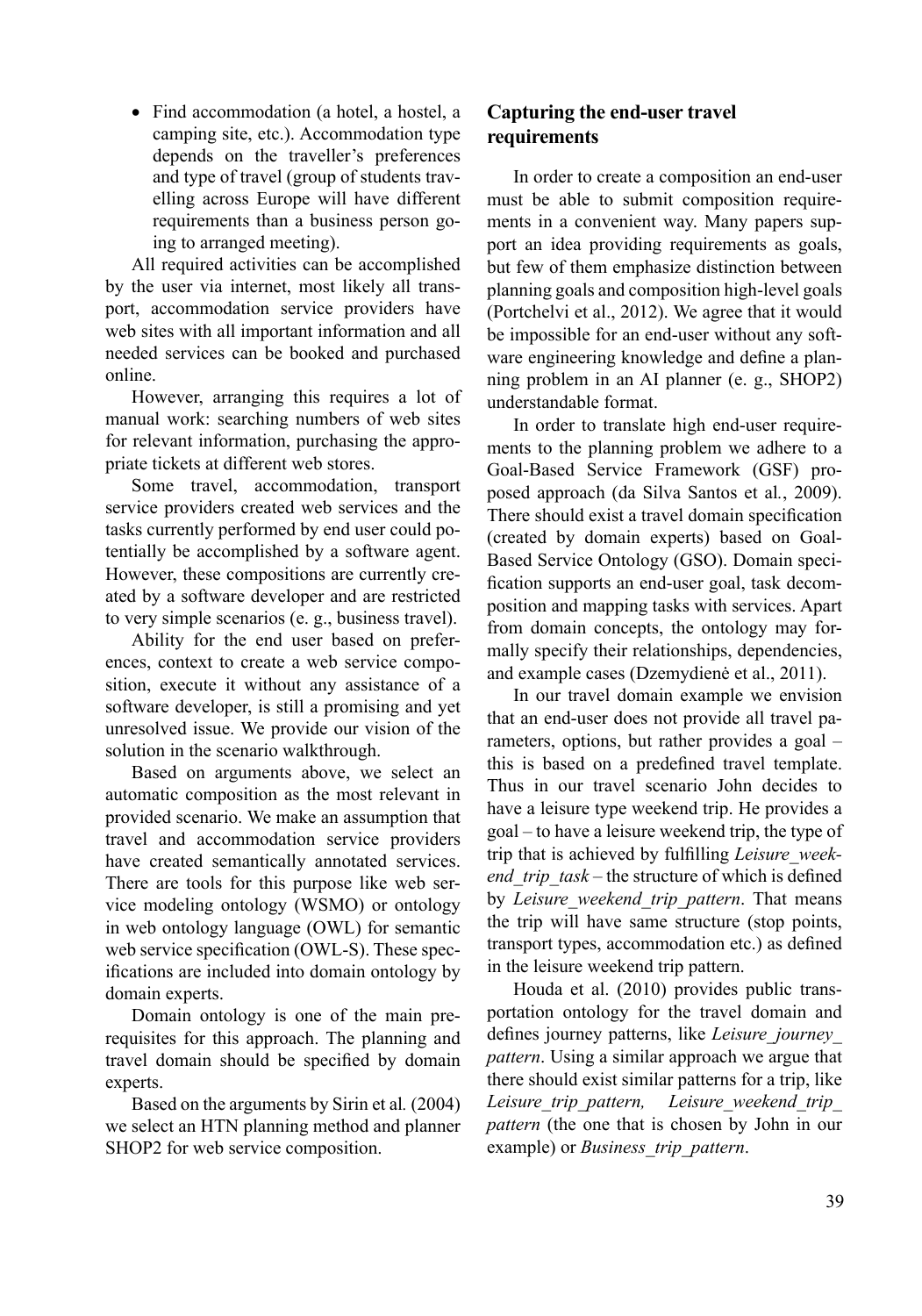Here we do not use goal decomposition to sub-goals but use a high-level complex task that is further decomposed into lower level subtasks.

#### **Travel pattern translation to planning domain**

In order to use traveling patterns in terms of goals in GSO, we must map the GSF approach (da Silva Santos et al., 2009) with travel domain definitions (Houda et al., 2010). We provide an example for this in a diagram below (Fig. 1).

We envision that there exist different types of travel patterns. For a public transportation Houda et al*.* (2010) provide travel patterns like *Service journey pattern, Interesting journey pattern*, *Shopping journey pattern* taxonomy. We distinguish *journey* and *trip* concepts. *Trip* is an act of going to another place and returning back. *Journey* is one piece of travel, going from one place to another. So, the *leisure\_weekend\_trip* pattern is a composition of several *journeys.*

These patterns need to be defined and mapped with GSO before planning. The structure of the selected pattern can drive task decomposition to lower grained tasks which at the end will be mapped to web services.

The entity *Journey\_pattern* is from public transportation ontology (Houda et al*.*, 2010). Entities *Goal, Task, CompexTask, AtomicTask*  are from GSO. Others are our proposed entities (see Fig. 1).

Here we specify different types of goals (specializations of the goal in GSO) for each kind of pattern. Also, we suggest creating specializations for GSO Complex Task in order to achieve different types of goals. Using this approach a high-level goal (like "Have leisure weekend trip") can be translated to an AI planning problem definition.

Since we propose the usage of SHOP2 planner, the selected pattern description in OWL must be translated to a SHOP2 domain. SHOP2, like all HTN planners, uses a notion of an HTN method to capture how tasks are decomposed to subtasks. So an OWL pattern should be translated to the HTN method. Xiao et al. (2011) shows how ad-hoc processes could be created from ontology descriptions. An ad-hoc process is defined as a set of tasks that have to be per-



*F i g. 1. Description of a travel goal domain based on GSO*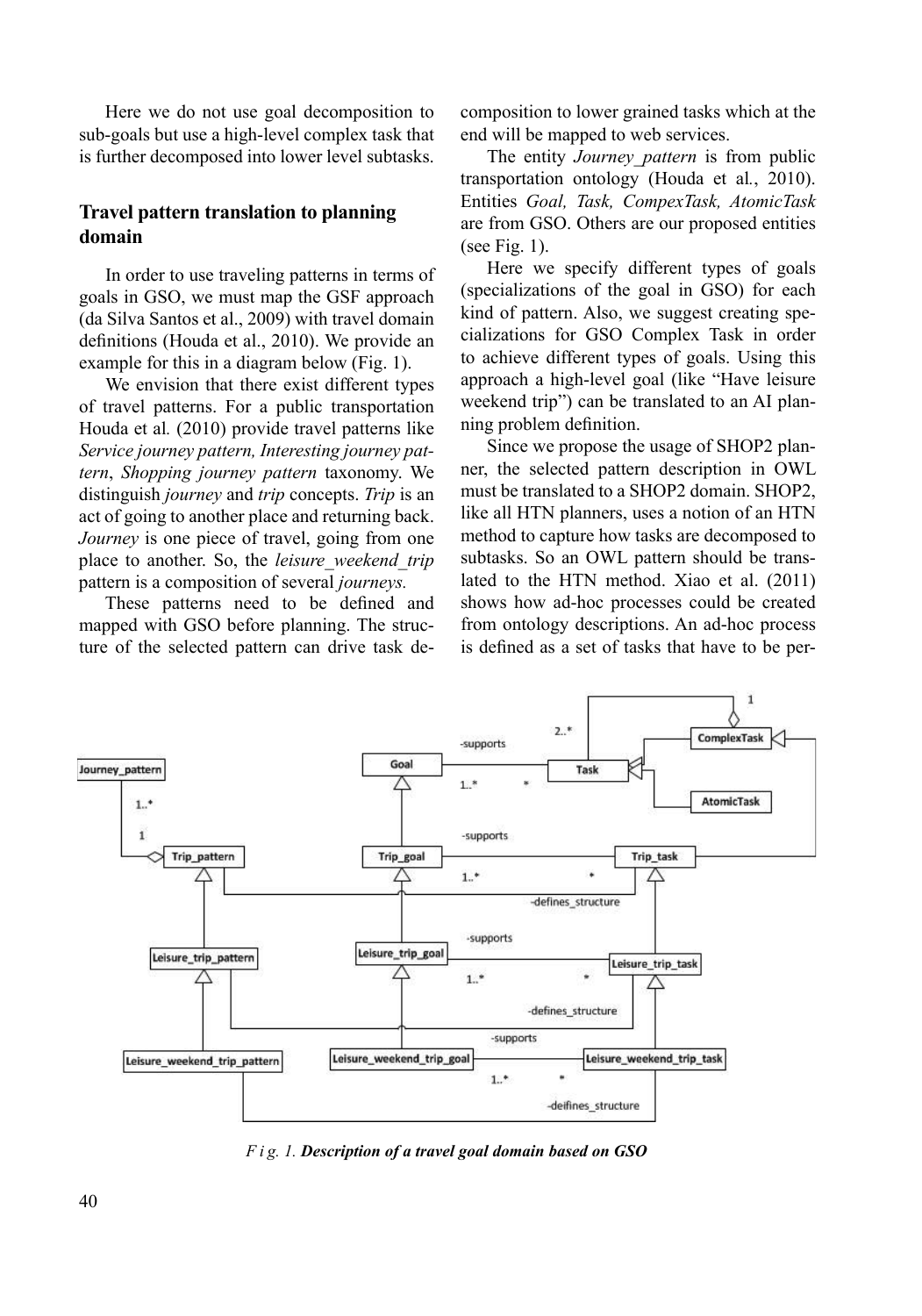

*F i g. 2. An ad-hoc process model*

formed without strict order. The ad-hoc process model shows that it consists of simple flow control structure elements.

Sirin et al*.* (2004) shows how OWL-S process models can be encoded as SHOP2 domains. An OWL-S composite process uses the following control structures: Sequence, Unordered, Choice, If-Then-Else, Iterate, Repeat-Until, Repeat-While, Split and Split+Join. Therefore we conclude that any ad-hoc process can be transformed to an OWL-S composite process which, based on Sirin et al. (2004), can be translated to a SHOP2 planning domain. It is worth mentioning that SHOP2 cannot handle concurrency, therefore a solution how concurrent action must be handled should be presented.

Here we provide an idea how travel patterns can be defined and translated to an HTN planning domain. In order to prove this a more detailed research on this topic is required and is planned in the future.

### **Generating a plan for travel web service composition**

Having a planning domain and a problem provided a SHOP2 planner can search for a plan. Sirin et al*.* (2004) demonstrated that during the planning process information gathering actions could be executed.

In the example, during the planning travel information services must be requested online. The received information regarding flight schedules, available accommodation, points of interest must be used in travel planning. Based on that, a travel plan can be synthesized.

The plan contains world altering primitive actions – this represents calls to web services which state changes, for example, booking flight tickets.

We must transform the plan to executable workflow. The generated abstract plan must be converted to an executable description. Business process execution language (BPEL) is a good candidate for the composite, executable workflow as today there are many BPEL engines in the industry. Sirin et al. (2004) provides an example how an abstract plan (generated by SHOP2) can be transformed to the OWL-S process definition. Due to the similarities between OWL-S and BPEL we envision that a similar approach could be used for creating a BPEL composite workflow. GSO and a domain definition will be a primary source of knowledge for this process. We plan to test this approach in practice in the future.

We propose architecture as a structure of components where each component is either an already existing software component (SHOP2, BPEL Engine) or an integration component (Goal translator, BPEL Converter). One of the main reasons for this is decomposition of automatic web service composition problem to smaller problems that potentially already have solutions. Each sub-problem is solved by a specific component and the interchange between components is made using messages (documents). Data-flow between components and main actions is provided in Fig. 3.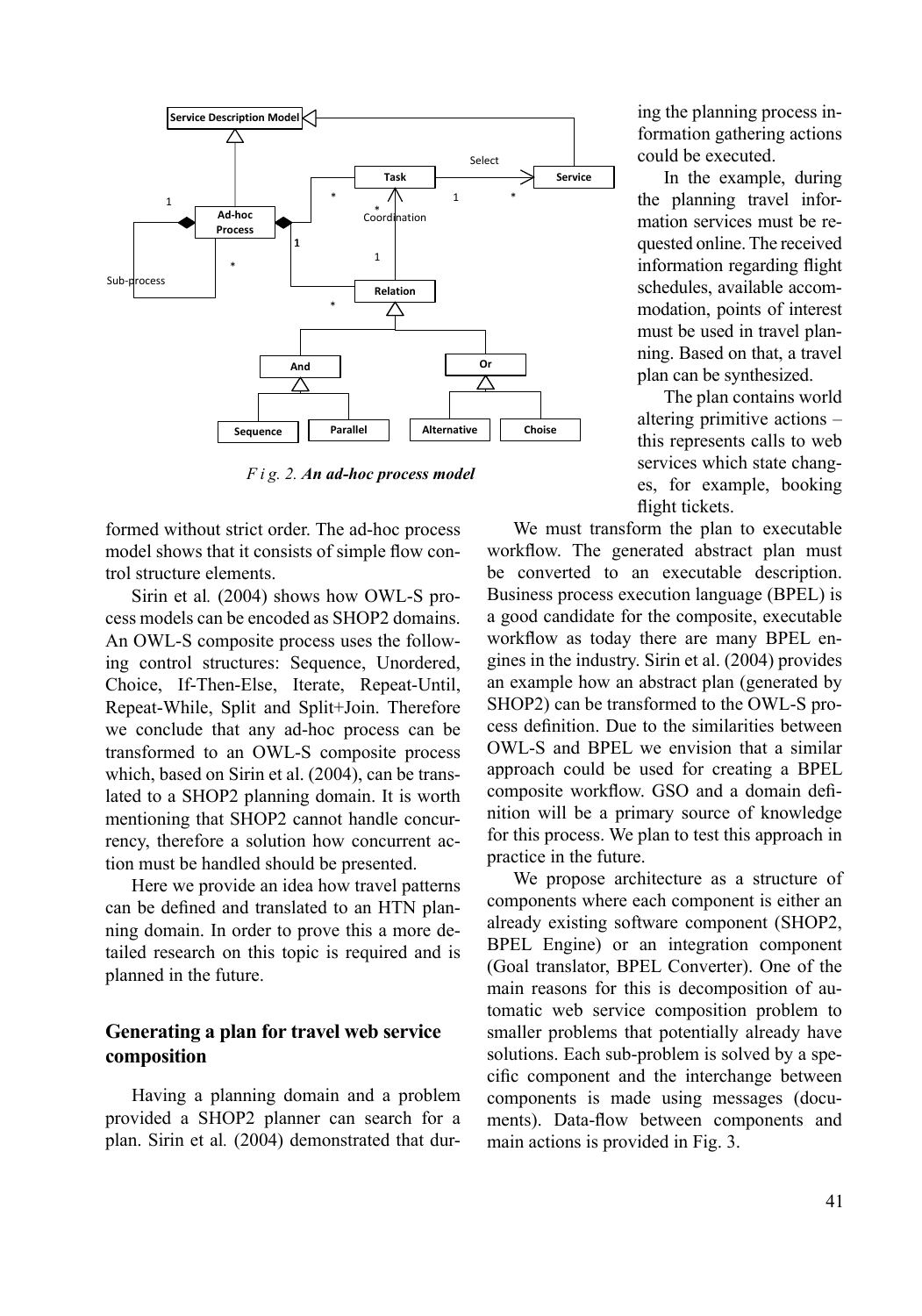

*F* i g. 3. *Conceptual solution of end-user driven service composition represented by data flow processes* 

Goal translator is a component that by using domain ontology creates planning domain and problem definitions in a SHOP2 format from high-level end-user goals.

SHOP2 is an existing AI planner that can be extended with functions for an information sensing action execution (Nau et al., 2003). Information queries to external web services are made during planning. SHOP2 produces an abstract plan.

BPEL converter is a component that transforms an abstract AI plan to a web service composition in BPEL.

BPEL engine is a component that executes the process defined in BPEL. Currently there are plenty of BPEL engines in industry. Composition execution results are presented to an end-user.

Domain expert is an important role because the person is responsible for creating a domain definition in GSO that will be the core of the whole service composition process.

#### **Conclusions**

The main possibilities of the approaches for automatic and semi-automatic web service composition are analyzed paying more attention to end-user divining composition. The analysis shows that there is still a lack of methods and tools that focus on multi-complex possibilities of specifying end-user's requirements in a conve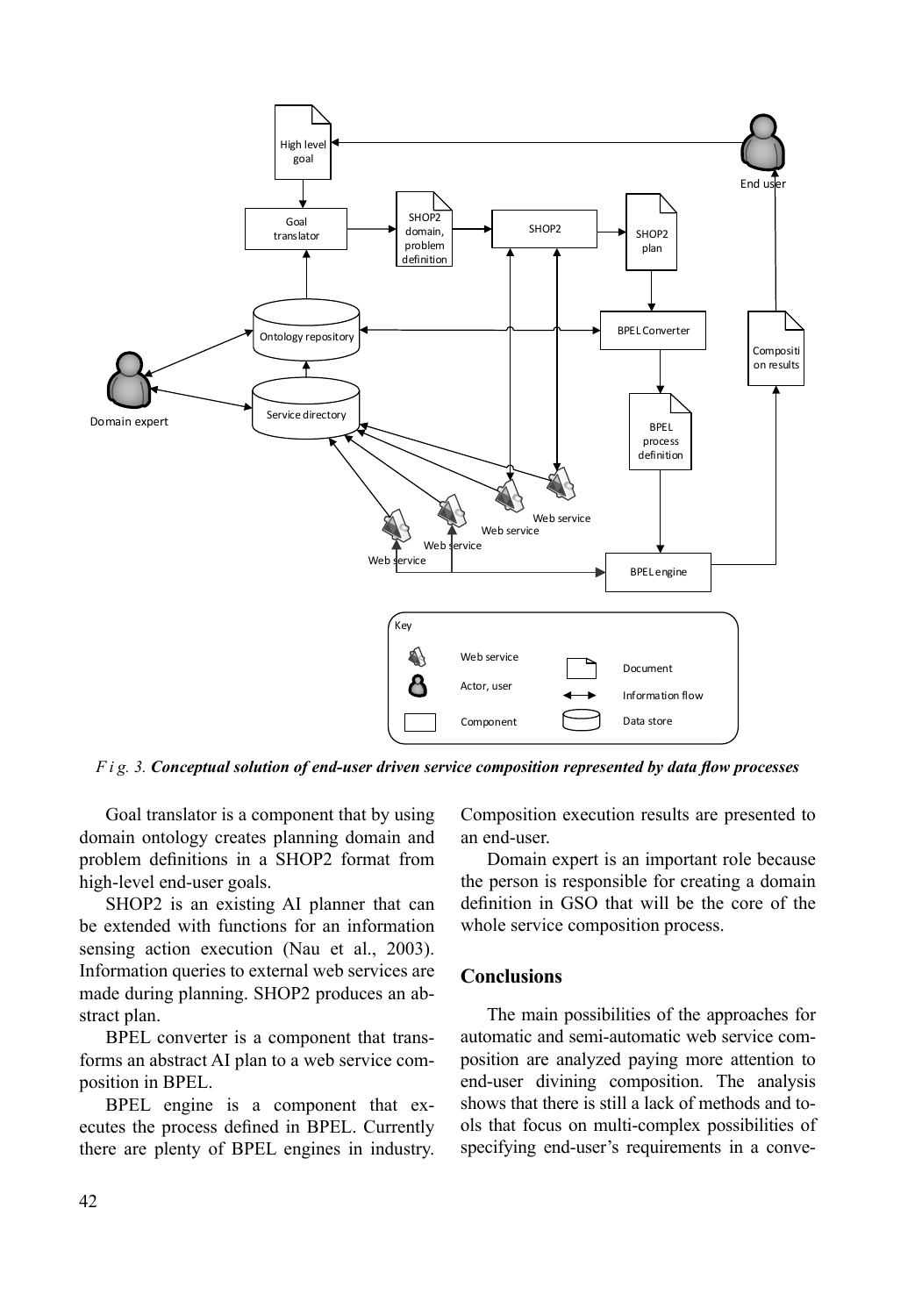nient way. Most of approaches are related to the plan synthesis and the major part seeks to adopt an AI planning for the web service composition. However, there are approaches that try to solve a web service composition problem without AI planning methods.

Despite many papers published there still isn't a strict and clear classification of end-user driven composition approaches. We showed that defining categories of the template-based and AI planning-based is ambiguous.

Most of web service composition approaches propose template-based methods as the most feasible way of problem realization. We argue that an automatic composition when there is a domain knowledge specified by the ontology can be as practical as a template-based one.

#### **REFERENCES**

AGARWAL, V., CHAFLE, G.; MITTAL, S.; SRIVASTAVA, B. (2008). Understanding approaches for web service composition and execution. In: *Proceedings of the 1st Bangalore Annual Computer Conference*. ACM, p. 1–8.

AKKIRAJU, R.; FARRELL, J.; MILLER, J.; NAGARAJAN, M.; SCHMIDT, M.; SHETH, A.; VERMA, K. (2005). Web service semantics – WSDL-S.

BERNERS-LEE, T.; HENDLER, J.; LASSILA, O. (2001). The semantic web. *Scientific American*, 284, 5, p. 28–37.

CASATI, F.; SAYAL, M.; SHAN, M.C. (2001). Developing e-services for composing e-services. In: *Advanced Information Systems Engineering*. Springer Berlin Heidelberg, p. 171–186.

DA SILVA SANTOS, L. B.; GUIZZARDI, G.; GUIZZARDI, R. S. S.; DA SILVA, E. G.; PIRES, L. F.; van Sinderen, M. (2009). GSO: Designing a well-founded service ontology to support dynamic service discovery and composition. In: *Proceedings of the Enterprise Distributed Object Computing Conference Workshops, 2009. EDOCW 2009. 13th*. IEEE, p. 35–44.

DIGIAMPIETRI, L. A.; PÉREZ-ALCÁZAR, J. J.; MEDEIROS, C. B. (2007). AI Planning in Web Services Composition: a review of current approaches and a new solution. In: *VI ENIA-Proceedings of the XXVII Brazilian Computer Society Conference (CSBC2007)*.

DOMINGUE, J.; FENSEL, D.; DAVIES, J.; GONZÁLEZ-CABERO, R.; PEDRINACI, C. (2009). The Service Web: a Web of Billions of Services. *Towards the Future Internet*, p. 203.

The AI planning methods are suitable for enduser driven web service composition realization. Despite that a web context places additional constraints, requirements that classical AI planning cannot cope with these problems. Therefore, AI planning methods that allow relaxing of some of restrictive assumptions of a classical AI planning (example like partial state observability) are useful.

We provided an example that shows how this problem of the automatic service composition can be broken down to smaller ones, and how which can be handled separately. We provided a conceptual architecture of the system that is oriented to reuse existing assets in this research fields.

DZEMYDIENĖ, D.; JASIŪNAS, E.; KRIAU-ČIUKAS, V.; MILIAUSKAS, A. (2011). Possibilities of managing of informational resources in the adaptive e-service providing system by using domain ontology. In: *Proceedings of the XV Computer Science Conference*. LIKS. Vilnius. Žara, p. 57–63.

GEEBELEN, K.; MICHIELS, S.; JOOSEN, W.  $(2008)$ . Dynamic reconfiguration using template based web service composition. In: *Proceedings of the 3rd Workshop on Middleware for Service Oriented Computing*. ACM, p. 49–54.

GHALLAB, M.; NAU, D.; TRAVERSO, P. (2004). *Automated planning: theory and practice*. Morgan Kaufmann, ISBN 1-55860-856-7

HOUDA, M.; KHEMAJA, M.; OLIVEIRA, K.; ABED, M. (2010). A public transportation ontology to support user travel planning. In: *Proceedings of the Fourth International Conference on Research Challenges in Information Science (RCIS)*. IEEE, p. 127–136.

JIE, G.; BO, C., JUNLIANG, C.; LEI, Z. (2008). A template-based orchestration framework for hybrid services. In: *Proceedings of the Fourth Advanced International Conference on Telecommunications. (AICT'08).* IEEE, p. 315–320.

KIM, A.; KANG, M.; MEADOWS, C.; IOUP, E.; SAMPLE, J. (2009). *A framework for automatic web service composition*. Naval Research Lab Washington DC Center For High Assurance Computing Systems (CHACS).